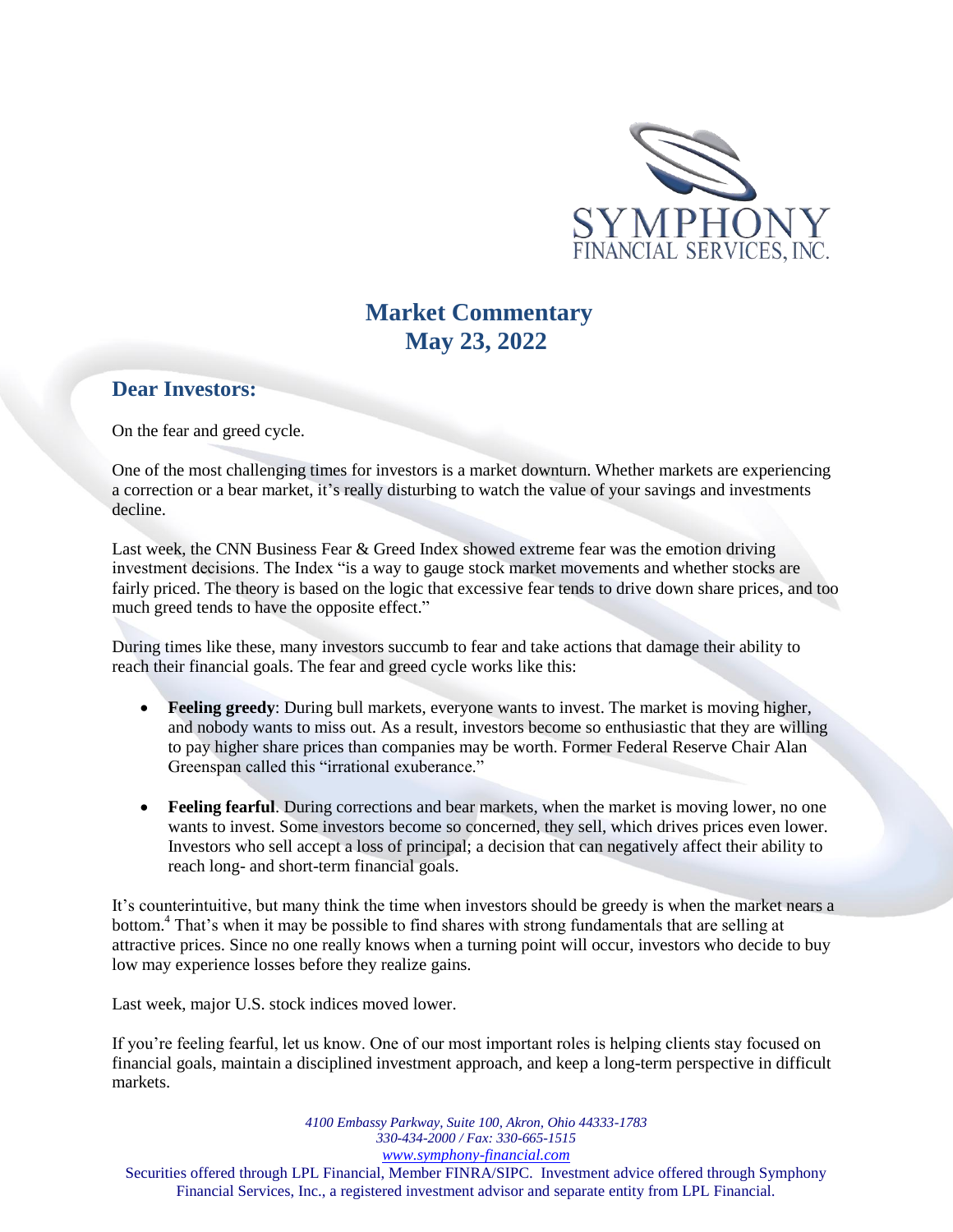| Data as of $5/20/22$               | 1-Week   | Y-T-D     | 1-Year   | 3-Year | 5-Year | 10-Year |
|------------------------------------|----------|-----------|----------|--------|--------|---------|
| Standard & Poor's 500 Index        | $-3.1\%$ | $-18.1\%$ | $-6.2\%$ | 11.2%  | 10.3%  | 11.5%   |
| Dow Jones Global ex-U.S. Index     | 1.8      | $-15.5$   | $-16.3$  | 2.5    | 1.3    | 3.6     |
| 10-year Treasury Note (yield only) | 2.8      | N/A       | 1.6      | 2.4    | 2.3    | 1.7     |
| Gold (per ounce)                   | 1.3      | 0.8       | $-2.4$   | 12.8   | 7.8    | 1.5     |
| <b>Bloomberg Commodity Index</b>   | 1.8      | 31.6      | 43.6     | 17.8   | 8.9    | $-0.4$  |

S&P 500, Dow Jones Global ex-US, Gold, Bloomberg Commodity Index returns exclude reinvested dividends (gold does not pay a dividend) and the three-, five-, and 10-year returns are annualized; and the 10-year Treasury Note is simply the yield at the close of the day on each of the historical time periods. Sources: Yahoo! Finance; MarketWatch; djindexes.com; U.S. Treasury; London Bullion Market Association.Past performance is no guarantee of future results. Indices are unmanaged and cannot be invested into directly. N/A means not applicable.

### **ABOUT LOSS AVERSION, BEAR MARKETS AND RECESSIONS…**

Here's something to remember during volatile markets when the desire to sell may be strong: Our brains are hard-wired to avoid loss. Studies have found the pain of loss is far more powerful than the pleasure of gain. This is called loss aversion.

Overcoming loss aversion isn't easy. One thing that may help is understanding a situation more clearly. For example, knowing more about bear markets may help reduce the fear of these market declines. Here are some facts to consider:

- **Bear markets are not uncommon.** There have been 11 bear markets since 1956, reported Mark Kolakowski of *Investopedia.* The shortest bear market lasted one month (February 2020) and the longest was 31 months.
- **Bear markets are price declines or 20 percent or more from a previous peak**, reported Georgina Tzanetos of Bankrate. A major stock index (like the Dow Jones industrial Average, Standard & Poor's 500 Index or Nasdaq Composite), an asset class (stocks, bonds, etc.), or an individual stock can experience a bear market.
- **Bear markets sometimes precede recessions, but not always**. Stock markets reflect what investors think may happen in the future. When they drop, it's often because investors see hard times ahead. Eight of the last 11 bear markets have occurred before a recession.

A recession is often defined as an economic slowdown or contraction that persists for two quarters (six months). The United States economy contracted during the first quarter of 2022. Although forecasters say there is a low probability (19.6 percent) the economy will contract again during the second quarter, according to a survey conducted by the Philadelphia Federal Reserve. The probability of a quarterly contraction increases (28.2 percent) in early 2023.

It's unclear whether the U.S. will experience a recession. A lot depends on the Federal Reserve's fight against inflation, which has been made even trickier by the Russia-Ukraine War and lockdowns in China.

*4100 Embassy Parkway, Suite 100, Akron, Ohio 44333-1783 330-434-2000 / Fax: 330-665-1515 www.symphony-financial.com* Securities offered through LPL Financial, Member FINRA/SIPC. Investment advice offered through Symphony Financial Services, Inc., a registered investment advisor and separate entity from LPL Financial.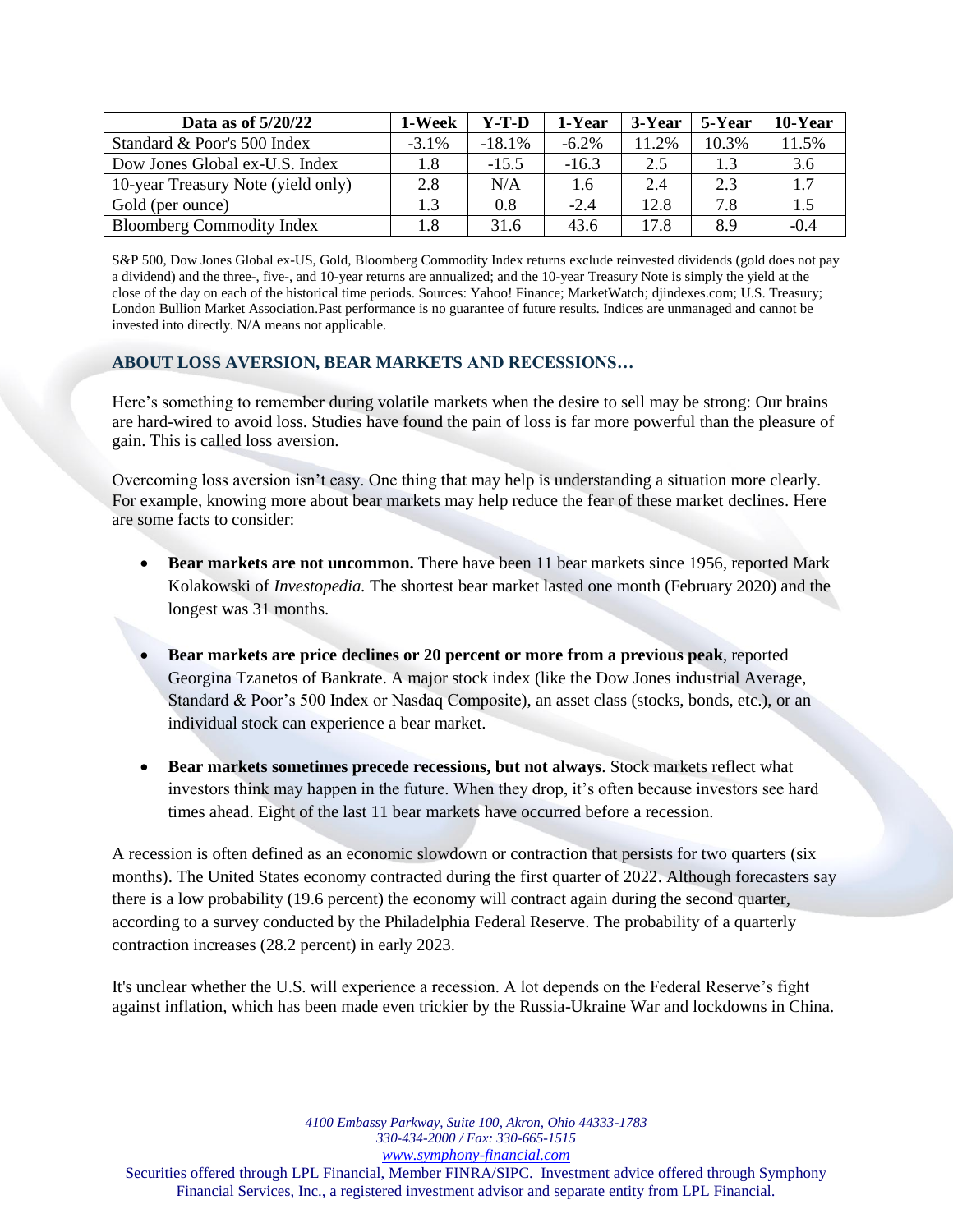#### **Weekly Focus – Think About It**

"What good is the warmth of summer, without the cold of winter to give it sweetness."

*—John Steinbeck, author*

Best regards,

## **SYMPHONY FINANCIAL SERVICES, INC.**

P.S. Please feel free to forward this commentary to family, friends or colleagues. If you would like us to add them to the list, please reply to this email with their email address and we will ask for their permission to be added.

#### Securities offered through LPL Financial, Member FINRA/SIPC.

\* Government bonds and Treasury Bills are guaranteed by the U.S. government as to the timely payment of principal and interest and, if held to maturity, offer a fixed rate of return and fixed principal value. However, the value of fund shares is not guaranteed and will fluctuate.

\* Corporate bonds are considered higher risk than government bonds but normally offer a higher yield and are subject to market, interest rate and credit risk as well as additional risks based on the quality of issuer coupon rate, price, yield, maturity, and redemption features.

\* The Standard & Poor's 500 (S&P 500) is an unmanaged group of securities considered to be representative of the stock market in general. You cannot invest directly in this index.

\* All indexes referenced are unmanaged. The volatility of indexes could be materially different from that of a client's portfolio. Unmanaged index returns do not reflect fees, expenses, or sales charges. Index performance is not indicative of the performance of any investment. You cannot invest directly in an index.

\* The Dow Jones Global ex-U.S. Index covers approximately 95% of the market capitalization of the 45 developed and emerging countries included in the Index.

\* The 10-year Treasury Note represents debt owed by the United States Treasury to the public. Since the U.S. Government is seen as a risk-free borrower, investors use the 10-year Treasury Note as a benchmark for the long-term bond market.

\* Gold represents the 3:00 p.m. (London time) gold price as reported by the London Bullion Market Association and is expressed in U.S. Dollars per fine troy ounce. The source for gold data is Federal Reserve Bank of St. Louis

(FRED), https://fred.stlouisfed.org/series/GOLDPMGBD228NLBM.

\* The Bloomberg Commodity Index is designed to be a highly liquid and diversified benchmark for the commodity futures market. The Index is composed of futures contracts on 19 physical commodities and was launched on July 14, 1998.

\* The DJ Equity All REIT Total Return Index measures the total return performance of the equity subcategory of the Real Estate Investment Trust (REIT) industry as calculated by Dow Jones.

\* The Dow Jones Industrial Average (DJIA), commonly known as "The Dow," is an index representing 30 stock of companies maintained and reviewed by the editors of The Wall Street Journal.

\* The NASDAQ Composite is an unmanaged index of securities traded on the NASDAQ system.

\* International investing involves special risks such as currency fluctuation and political instability and may not be suitable for all investors. These risks are often heightened for investments in emerging markets.

\* These views are those of Carson Coaching, not the presenting Representative, the Representative's Broker/Dealer, or Registered Investment Advisor, and should not be construed as investment advice.

\* This newsletter was prepared by Carson Coaching. Carson Coaching is not affiliated with the named firm or broker/dealer.

\* Yahoo! Finance is the source for any reference to the performance of an index between two specific periods.

\* The risk of loss in trading commodities and futures can be substantial. You should therefore carefully consider whether such trading is suitable for you in light of your financial condition. The high degree of leverage is often obtainable in commodity trading and can work against you as well as for you. The use of leverage can lead to large losses as well as gains.

\* Opinions expressed are subject to change without notice and are not intended as investment advice or to predict future performance.

\* Economic forecasts set forth may not develop as predicted and there can be no guarantee that strategies promoted will be successful.

\* Past performance does not guarantee future results. Investing involves risk, including loss of principal.

\* The foregoing information has been obtained from sources considered to be reliable, but we do not guarantee it is accurate or complete.

*4100 Embassy Parkway, Suite 100, Akron, Ohio 44333-1783*

*330-434-2000 / Fax: 330-665-1515*

*www.symphony-financial.com*

Securities offered through LPL Financial, Member FINRA/SIPC. Investment advice offered through Symphony Financial Services, Inc., a registered investment advisor and separate entity from LPL Financial.